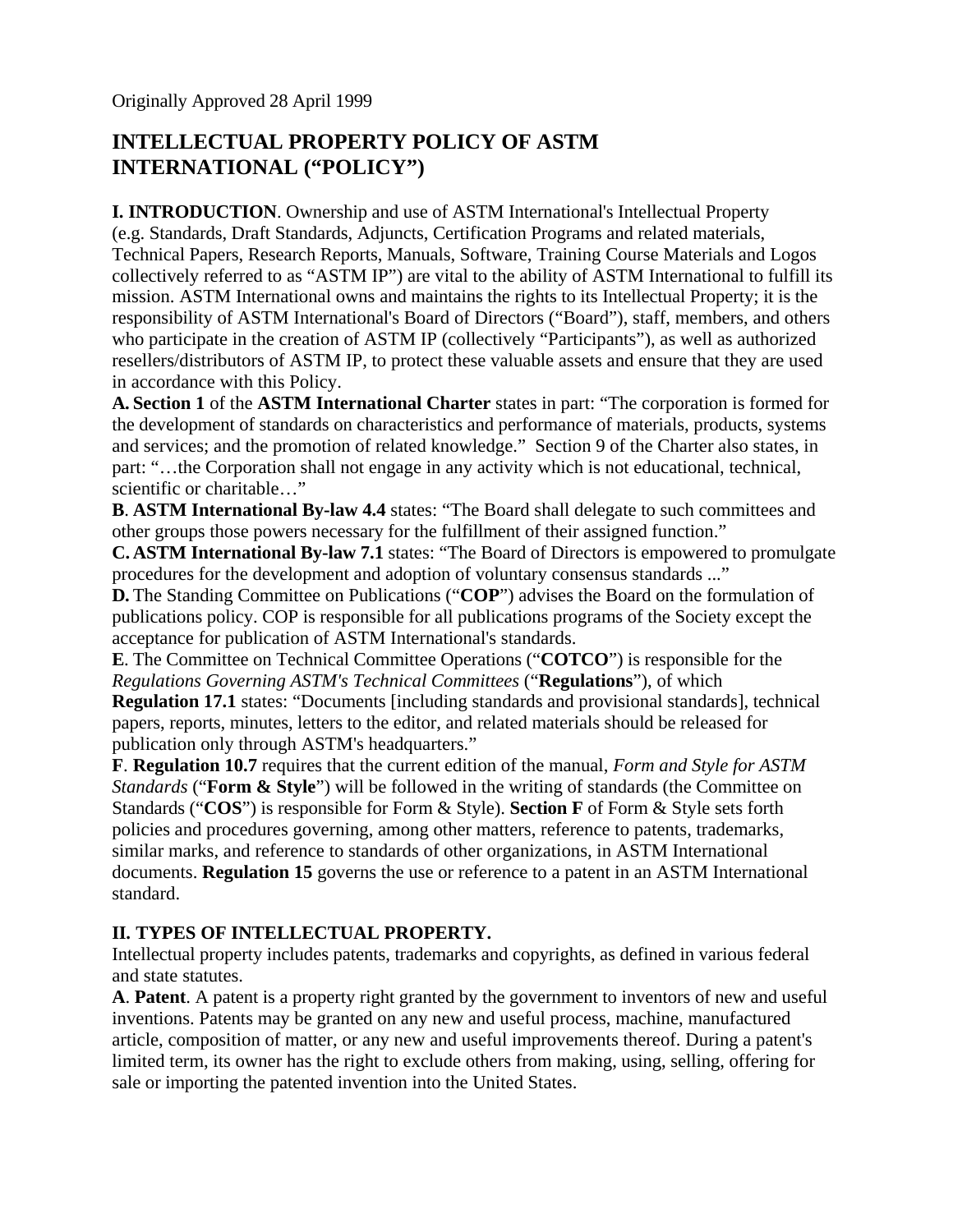**B**. **Copyright**. A copyright is a property right granted to the creators (i.e. authors) of original works that are fixed in a tangible medium of expression and that are independently created and possess some minimal degree of creativity. The exclusive rights provided by a copyright include protection against unauthorized printing, publishing, copying, selling, distributing, and/or performing of the copyrighted work. Copyrighted materials include not only traditional written works but also such things as computer software, electronic files and publications, internet/website files and publications, multimedia, CD-ROMs, DVDs, videotapes, audiotapes, and training programs.

**C. Trademark**. A trademark is a word, phrase, symbol or design, or combination of words, phrases, symbols or designs, which identifies and distinguishes the source of goods or services from one party from those of others. A service mark is the same as a trademark except it identifies and distinguishes the source of a service rather than a product. Trademark rights may be used to prevent others from using a confusingly similar mark but not to prevent others from making the same goods or from selling them under a non-confusing mark.

### **III. PURPOSE OF THIS POLICY.**

The purpose of this Policy is to specify and protect the interests of ASTM International in its Intellectual Property rights, and to describe the means by which ASTM International has addressed protection of these rights and recognition of the intellectual property rights of others. ASTM International's Intellectual Property rights and revenue generated by utilization of those rights enable ASTM International to carry out its mission. All ASTM International staff, members, and others as stated in IV.B, below, are expected to comply with this Policy.

### **IV. SCOPE.**

**A.** This Policy applies to any ASTM International standard, draft standard or related document (hereinafter referred to as "ASTM Documents")defined in Regulation 2 of the Regulations Governing ASTM Technical Committees, and any adjuncts to such ASTM Documents, as well as to all other ASTM International publications and related property, in all forms (including CD-ROM, software, multimedia, ASTM Internet Web Site, videotapes, audiotapes) and written materials such as Certification Programs and materials, Special Technical Publications, Manuals, Technical Journals, Proficiency Test Program materials, Professional and Technical Training materials, as well as use of trademarks, service marks, certification marks and Logos (collectively part of ASTM IP). (Many of these, as well as other examples of ASTM IP, are listed in the ASTM International Publications Catalog and related brochures. Logos are specifically covered by the ASTM International Logo Policy as adopted and amended by the Board.)

**B.** This Policy applies to all ASTM International employees, members, officers, directors, Participants, resellers/distributors and others involved with the development, adoption, publication, use and/or distribution of ASTM IP. For purposes of this Policy, "committee" or "technical committee" includes subcommittees and task groups.

**C**. Participants, members, and authorized resellers/distributors acknowledge and agree that the adoption, enactment, reference, or incorporation of any of the ASTM IP by any government or agency has not and will not effect, transfer, modify or alter the copyrights of the ASTM IP in any way.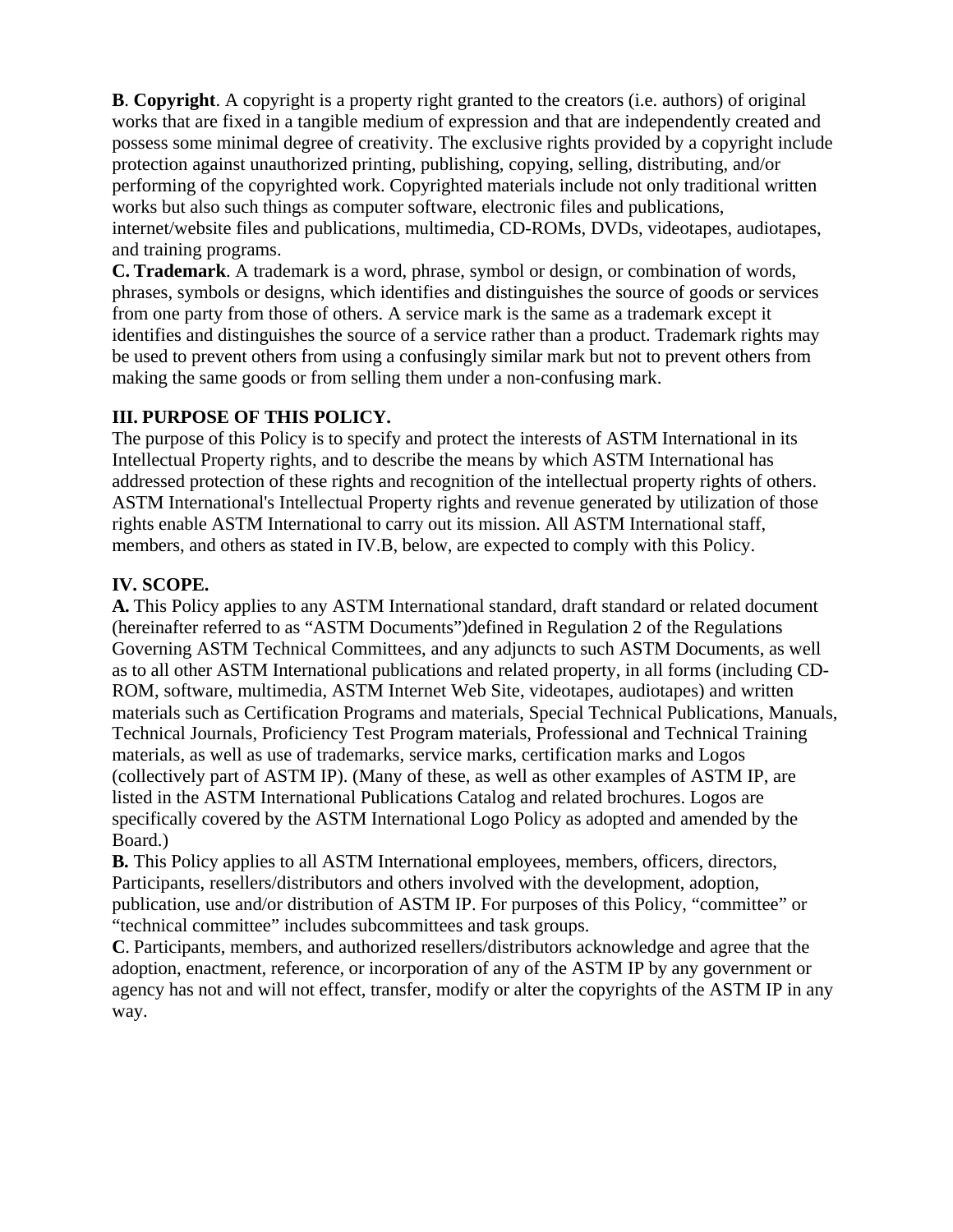# **V. POLICY.**

**A.** All of ASTM International's Intellectual Property rights must be protected, regulated and maintained, no matter how wide the information is distributed in print, electronically, or otherwise. Such protection is essential to ASTM International's ability to fulfill its mission and maintain its Intellectual Property. The Board of Directors has approved the [Principles for the Use](http://www.astm.org/COMMIT/IPPrinciples.pdf)  [of ASTM Intellectual Property by Other Standards Organizations.](http://www.astm.org/COMMIT/IPPrinciples.pdf)

**B.** ASTM International owns and maintains the rights to its Intellectual Property.

**C.** ASTM International reserves the right to copyright any of its print, electronic products, databases, audio/visual products and any other subject matter covered by Copyright (pursuant to the US Copyright Act and International Copyright law). This is intended to protect ASTM International and its members from unauthorized copying and distribution of ASTM IP.

**D.** By participating in any ASTM International technical committee and/or participating in the creation, development and/or adoption of ASTM IP, Participants and committee members acknowledge that the copyright to such Intellectual Property resides in ASTM International. Each member agrees, by such participation and enjoyment of his/her annual membership benefits, to have transferred any and all ownership interest, including copyright, they possess or may posses in the ASTM IP to ASTM. If requested by ASTM International, such Participants and committee members agree to execute any and all documents deemed necessary or appropriate by ASTM International to transfer and effectuate ownership of all such rights, including but not limited to copyrights, they may possibly have in ASTM IP. The rights granted to ASTM International by this assignment or transfer shall belong to ASTM International in perpetuity.

**E.** All Participants, members and staff agree to abide by and follow the requirements of the ASTM International Charter, ASTM International By-laws, Regulations Governing ASTM Technical Committees, and Form and Style for ASTM Standards, ASTM International Logo Policy, as well as this Policy, as each may be amended from time to time, when creating, developing or utilizing ASTM IP.

**F.** It is ASTM International's policy, reflected in **Form & Style F5,** that the copyrights and other intellectual property rights of third parties be respected and not infringed by ASTM International or any of its committees, or any employee, member or other person acting on behalf of ASTM International.

**G.** It is ASTM International policy that, if at all possible, proprietary and/or patented equipment, apparatus, material or information not be included in a standard. If such inclusion is necessary, ASTM International's **Patent Policy (Regulation 15)** must be complied with.

**H.** ASTM International registers its trademarks and service marks in the United States and in countries around the world. As a condition of membership, members agree that the marks are the property of ASTM International at all times. Use of the marks is subject to, among other things, ASTM International's Logo Policy.

### **I. Electronic Networks.**

**1.** The US Copyright Act (as well as International Copyright law) provides copyright protection for certain works fixed in any tangible medium expression, now or later developed, from which they can be perceived, reproduced or otherwise communicated, either directly or with the aid of technology.

**2.** As more and more sophisticated technology becomes available, it may become increasingly difficult to determine and enforce ownership of ASTM International's Intellectual Property rights; therefore, inputting, uploading, downloading, reproducing, or transmitting ASTM IP without ASTM International's prior permission (or in conformity with ASTM International's applicable License Agreements) is prohibited.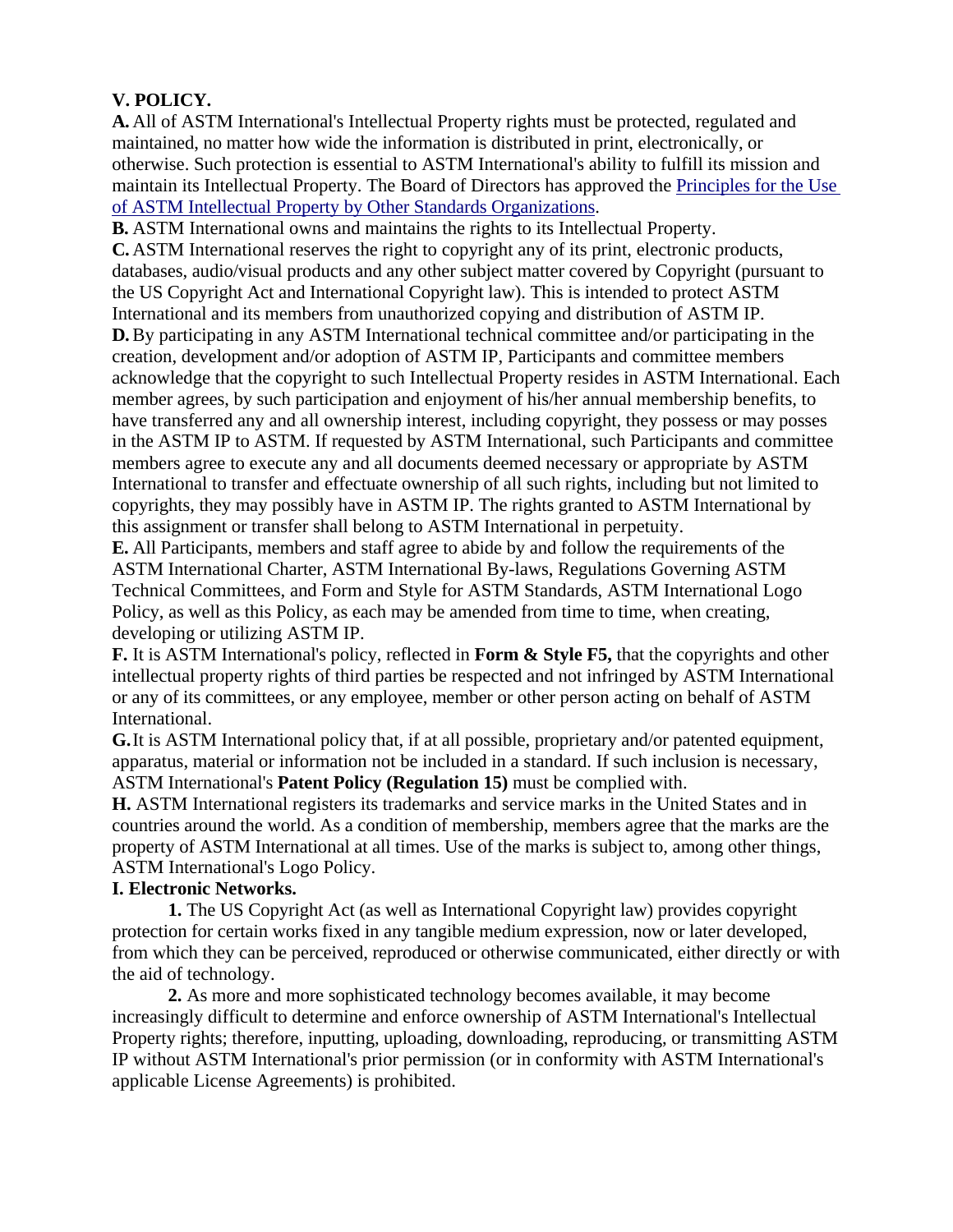#### **VI. PROCEDURE.**

#### **A. Intellectual Property -- Standards.**

**1.** Standards and related documents developed by or for ASTM International committees are copyrighted by ASTM International, as set forth in the U.S. Copyright Act. When an individual or entity joins, volunteers for or accepts appointment to the ASTM International or an ASTM International committee, the individual or entity, as a condition of membership and participation, expressly acknowledges and agrees that copyrights and all rights to all materials produced by or for ASTM International committees are owned by ASTM International and that ASTM International will register the copyright and hold all intellectual property rights in its own name.

**2.** Copyrights and Patents in ASTM Standards. If, in developing an ASTM Document or adjuncts to such ASTM Documents, a committee proposes to incorporate material from the copyrighted publication of another organization, the committee should request ASTM International staff to obtain written permission from the copyright holder to reprint the material. Reference to a patented item should be avoided, if at all possible, but in all cases section **F5 of Form & Style** must be complied with. **Regulation 15** of the *Regulations Governing ASTM Technical Committees*, and *Form and Style for ASTM Standards* (including but not limited to sections **F3** and **F4**), as well as ASTM International staff, should be consulted for guidance if patented items or trade/service marks are to be referenced in an ASTM Document.

**3.** ASTM International standards may currently include copyrighted material reproduced under agreement with the copyright holder. Similarly, ASTM International may permit others to reprint its material based on appropriate license agreements. Section **F5** of Form and Style must be followed when referencing standards of other organizations.

**4.** The provision stated in A.3 (above) applies to all forms of media, including, for example, both hard copy and electronic formats.

**5.** Guidance to committees and members on protection of ASTM IP and avoidance of infringement of the rights of others is provided by the ASTM International staff.

**6.** Permission to Use ASTM IP. Only the President of ASTM International or the Vice President of Publications of ASTM International (in commercial transactions) can grant permission for the use, copying or distribution of ASTM IP by others. Any requests for such permission must be forwarded to ASTM International staff for consideration and further action. **B. Intellectual Property Other Than Standards**

**1.** ASTM International recognizes different ways to assign intellectual property rights:

**a)** When individual authors submit manuscripts of technical papers for publication by ASTM International, the author must sign an agreement (Author Agreement) whereby ownership of the material is assigned to ASTM International; however, if the technical paper was prepared in the course of the author's employment by the U.S., Canadian, or British Governments, ASTM acknowledges that copyright does not exist.

**b)** When ASTM International contracts, subsidizes, or agrees with writers, authors, editors, or others to prepare or otherwise help create ASTM IP other than technical papers as given in 1a above, a "Work for Hire" Agreement must be signed in which copyright is acknowledged to reside in ASTM International or will be assigned to ASTM International. Copyright shall be granted and/or assigned exclusively to ASTM International, including any and all rights protected by the copyright laws of the United States and all other countries as set forth in the respective agreement.

**2.** When ASTM International creates and distributes ASTM IP, ASTM International may do so in whatever manner it decides. This will not, however, preclude the use of the Intellectual Property by authors and editors as set forth in the applicable agreements described in 1a and 1b above.